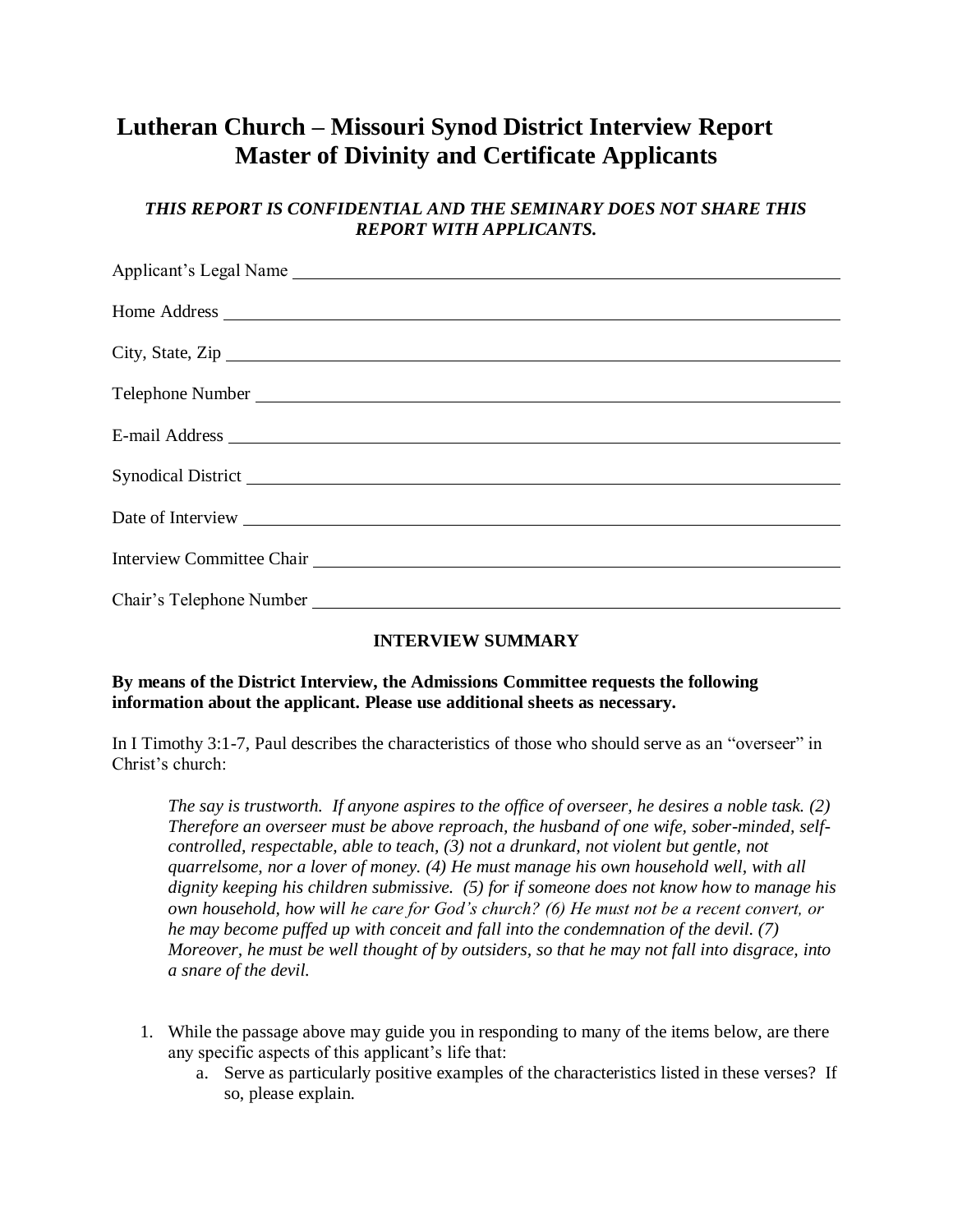- b. Concern you when viewed through the lens of the characteristics listed in these verses? If so, please explain.
- 2. This applicant demonstrates and/or stats having the following strengths:
- 3. The Committee believes the applicant will face the following challenges at the Seminary and in pastoral ministry:
- 4. Can Committee members envision having this applicant serving as their pastor? Why or why not?
- 5. While observing and speaking with the applicant's fiancée/wife (and family if present at the interview), what feelings, concerns, expectations do they have?
- 6. Does the Committee believe the applicant is "teachable?" Why or why not?
- 7. Does the Committee believe the applicant has the ability to form meaningful, pastoral relationships with other people? Why or why not?
- 8. Please assess the applicant's ability for self-reflection. Can he realistically assess his own personal skills, personality style, self-understanding, and strengths, and identify his growth areas?

Please give examples or explain as necessary.

9. Please state specific comments the District Interview Committee would like the Admissions Committee to know if this applicant is considered for admission.

Please rate the applicant in the following areas using a 1-4 scale, with "1" being most negative and "4" being most positive (circle response for each):

The applicant is .....

| 1. | Teachable   |  |   |  |
|----|-------------|--|---|--|
|    | 2. Flexible |  | 3 |  |
|    | 3. Personal |  | 3 |  |
| 4. | Creative    |  | 3 |  |